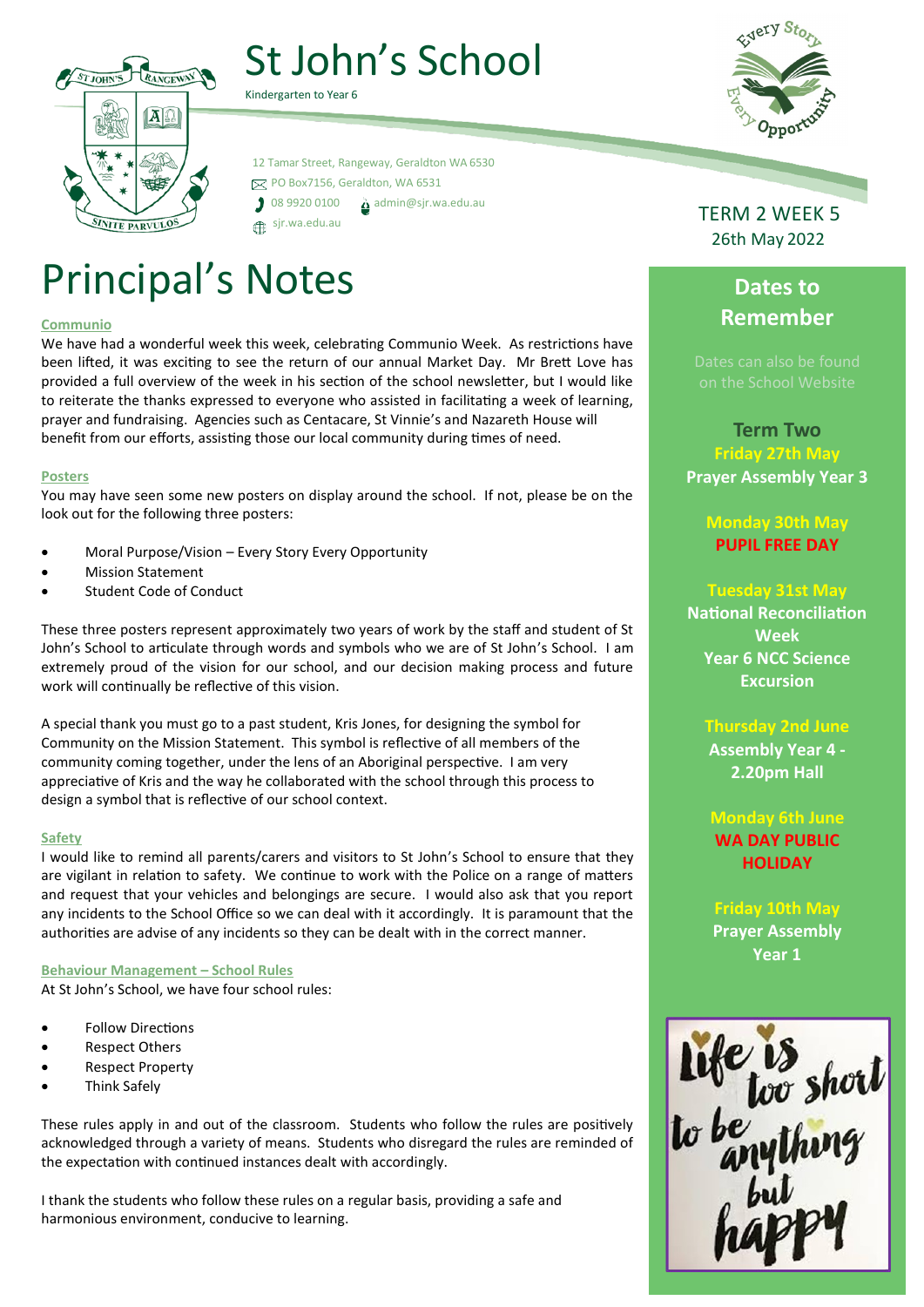#### **Good News Story**

A celebration for this week is centred on Tuesday's School Mass. As restrictions have lifted, it was so wonderful that we were able to come together as a faith filled community. The students from Pre Primary to Year Six conducted themselves in the most respectful manner and need to be suitably congratulated.

### **Mrs Melissa Marquis**

**PRINCIPAL**

# Religious Education

#### **Prayer Assembly**

Tomorrow, at 8.45am, in the Undercover Area, the Year Three Class will be leading the school community in a Prayer Assembly. Everyone is welcome to attend. Please ensure you maintain social distancing and sanitise hands upon entry.

#### **Sacrament of First Eucharist**

This term, students in Year Four, will be celebrating the Sacrament of First Eucharist. Please take note of the following dates:

- Sacrament of First Eucharist Retreat Day, **Thursday 16 June.**
- The Sacrament of First Eucharist for St John's School will be held on **Sunday 19 June** at the **St John's Church at 8.30am**. Further information regarding this special celebration will be sent out closer to the date.

#### **Communio 2022 'Hear our Stories**'

Communio Week 2022 has been a great success story at St John's School. The theme for this year's Communio Appeal was *'Hear our Stories'*. The week started with a Communio Prayer Assembly led by the Spiritual Ministry. On Tuesday, the school gathered for a Mass to celebrate the Feast of Our Lady Help of Christians and Communio Week. This Mass was wonderfully led by the Year Three Class. All students again exemplified wonderful reverence during both these liturgical celebrations.

Today, the school community held the annual market stall and fundraising activities. This is always a highlight of the year with a wonderful 'spirit' enveloping the school community. It will be an absolute pleasure to present to Bishop Michael, later in the year, a cheque totaling \$1 645.00. This money will be gifted to the local Catholic affiliated agencies, so they can continue to support local families and people in times of need.

Many thanks must go out to people within the St John's School Community. Thank you to the staff for all the work they did before, during and after the Market Day celebrations. Secondly, the generous donations from the families were also very much appreciated.

#### **Fruit of the Spirit – Patience**

This is the second week we focus on the **Fruit of Patience**:

*Be still before the LORD and wait patiently for him.* (Psalm 37:7) 

Patience is required when we feel lost and, at times, disenchanted with our faith. God's plan for us is not known, only God knows this divine plan. Be patient!

#### **Ascension of the Lord**

This coming Sunday, the Church will celebrate the Ascension of the Lord. After forty days since Jesus' resurrection and after numerous encounters with his disciples, Jesus met his disciples one last time on the Mount of Olives. He promised them that the Holy Spirit would come and to remain in Jerusalem. Jesus blessed them and began to ascend into Heaven. This ended Jesus' earthly ministry as he returned to His Father in Heaven.

#### **Mr Brett Love**

### **ASSISTANT PRINCIPAL - RELIGIOUS EDUCATION**

## **Library News**

<u> a shekara t</u>

*Library books are kept for one week and then returned to school. A Library Bag is required to borrow books.*

## **LIBRARY DAYS**

Wednesdays - PP, Year 4, Year 5 Thursdays - Year 1, Year 2, Year 3, Year 6

#### **The 2022 Randolph Stow Young Writers Award**

Information has been provided to the children in Years 3-6 about the creative writing competition. The competition is now open and will run until 4 July and is divided into two categories: poetry and prose. Children can enter both categories, but only one entry is permitted for each. Entry forms are available at the Library. Last year, our own Meg Noble, from Year 6, won the Upper Primary Poetry Category.

Please encourage your children to enter as we have some wonderfully creative writers at St John's School, and we would love to keep showing the Geraldton community what they can do.

#### **The Golden Pen Writing Award**

Information has been sent home with all students in Years 4 to 6 for those young writers keen to share their stories with the world and enter the Western Australian writing competition. Entries must be submitted by 17 July 2022. For more information: scribblersfestival.com.au/ golden-pen.

#### **Battle of the Return Books**

Each year group competes weekly to have the least number of overdue books and show the best care for the St John's Library, with the winning class displaying the St John's School library trophy for the week. Last week's winner was Year Six. Thank you, Year Six for working together to return your library books on time.

#### **School Book Returns**

Important points to remember: Return your library books on time, look after them and keep them in the best condition you can, don't forget to bring your library bag when coming to borrow books.

**The Library closed at Lunch on Wednesday and Thursday**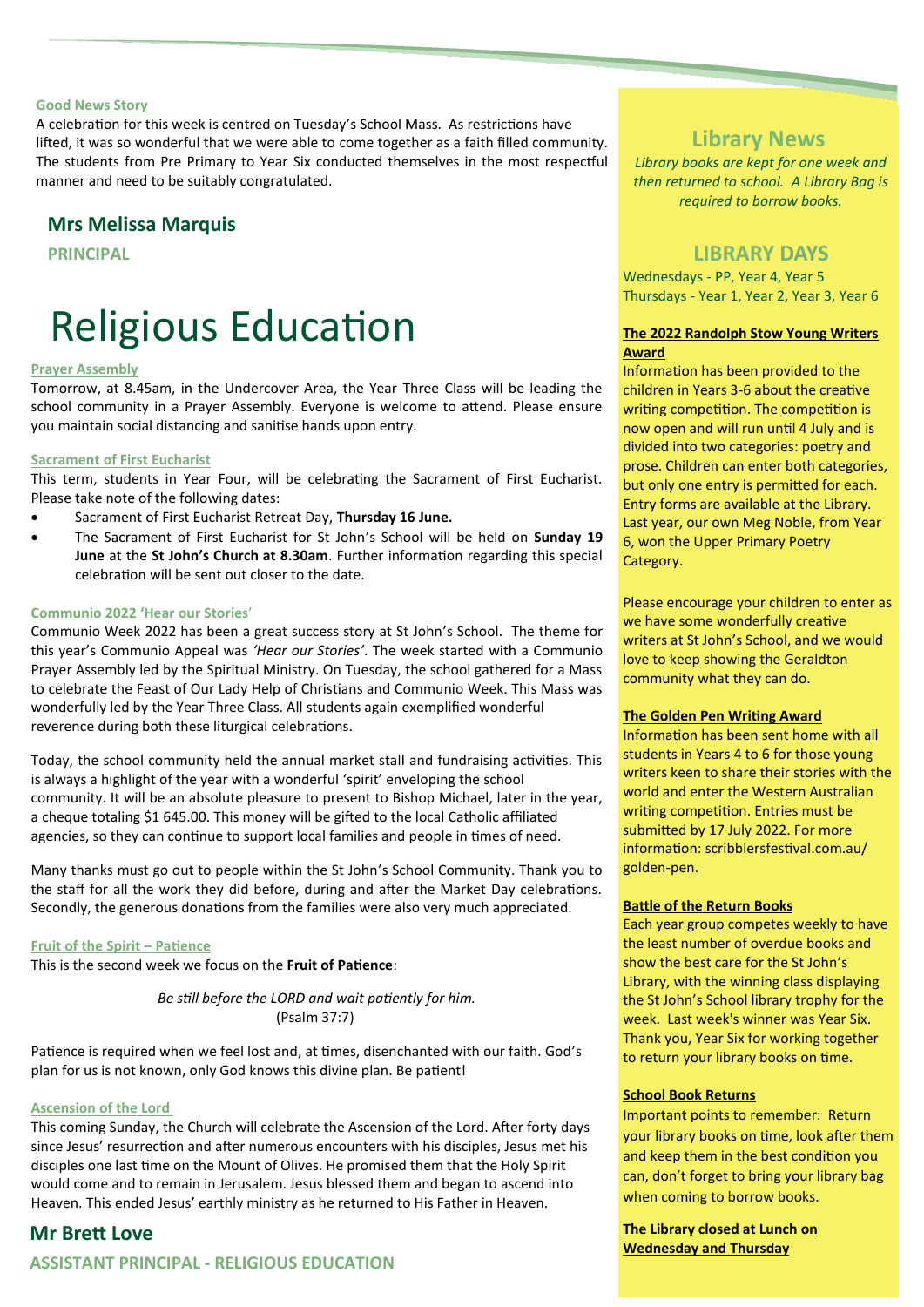# Administration News

#### **School Photographs**

School photographs took place yesterday and it was wonderful to see how well our students listened to and cooperated with our photographers. A reminder, if you haven't already, that photos can be ordered online at [www.msp.com.au](http://www.msp.com.au/) using your child's unique 8-digit shoot key. These orders close six days after the day of the school photographs, with late orders incurring a \$30 archive fee.

#### **Interschool Basketball Carnival**

Congratulations to our selected Year Five and Year Six students who competed in the Midwest Basketball Competition last Friday. Both teams played very well, with our boys' team making it all the way to the grand final. Thank you to the staff and parents who assisted in coaching and coordinating all aspects of the day. Your time and expertise are greatly appreciated.

#### **National Sorry Day and National Reconciliation Week**

Today, on what is National Sorry Day, we reflect on and acknowledge the history and continued effect of the forced removal of Aboriginal and Torres Strait Islander people from their families, communities and culture. Tomorrow marks the beginning of National Reconciliation Week in Australia. This year's theme is: 'Be Brave. Make Change' and challenges individuals, families, communities, organisations, and government to be brave and tackle the unfinished business of reconciliation so we can make change for the benefit of all Australians. This year we are urged to make change beginning with brave actions in our daily lives, where we live, work, play and socialise. Students will participate in class based activities to celebrate and acknowledge the important work of National Reconciliation Week.

St John's School will officially recognise the beginning of National Reconciliation Week with the Year Three Prayer Assembly tomorrow morning. All families are welcome to attend.

#### **Assembly: Week 7**

Our next School Assembly will be held on **Thursday 2 June at 2.20pm** in the School Hall. The Year Four Class are very excited to be presenting their item to the school. All Merit Awards will be presented during the School Assembly. All family and friends are welcome to attend, remembering to sanitise your hands on entry to the school and socially distancing from others.

#### **Pupil Free Day**

A reminder that **Monday 30 May** is a Pupil Free Day. Staff at St John's School will be participating in professional learning within the Mathematics learning area.

## **Mrs Emma Pollard**

## **ASSISTANT PRINCIPAL - Administration**

## **Uniform Shop**

Please note the following changes to the opening times of the Uniform Shop for the following days:

Monday 30 May - **closed** as it is a Pupil Free Day

Tuesday 31 May - open 8:15am to 9:00am

Monday 6 June - **closed** as it is a Public Holiday

Tuesday 7 June - open 8:15am to 9:00am

Thank you to our Uniform Shop Co-ordinator, Anita Grima, for being flexible with her time.

Any parents/carers who are unable to attend during the above times, can email their orders for the faction shirts to Tracey, [admin@sjr.wa.edu.au,](mailto:admin@sjr.wa.edu.au) and we will process the order. Thank you.

# **P&F News**

**pandf@sjr.wa.edu.au** 

## **P&F Committee**

**Term Two Meeting Dates** Friday 24th June

1:45pm (at school)

**Save the Date!** 

The P&F is inviting all families to stay after school on Friday 17 June for a social gathering in the new playground. An invitation with more details to come!



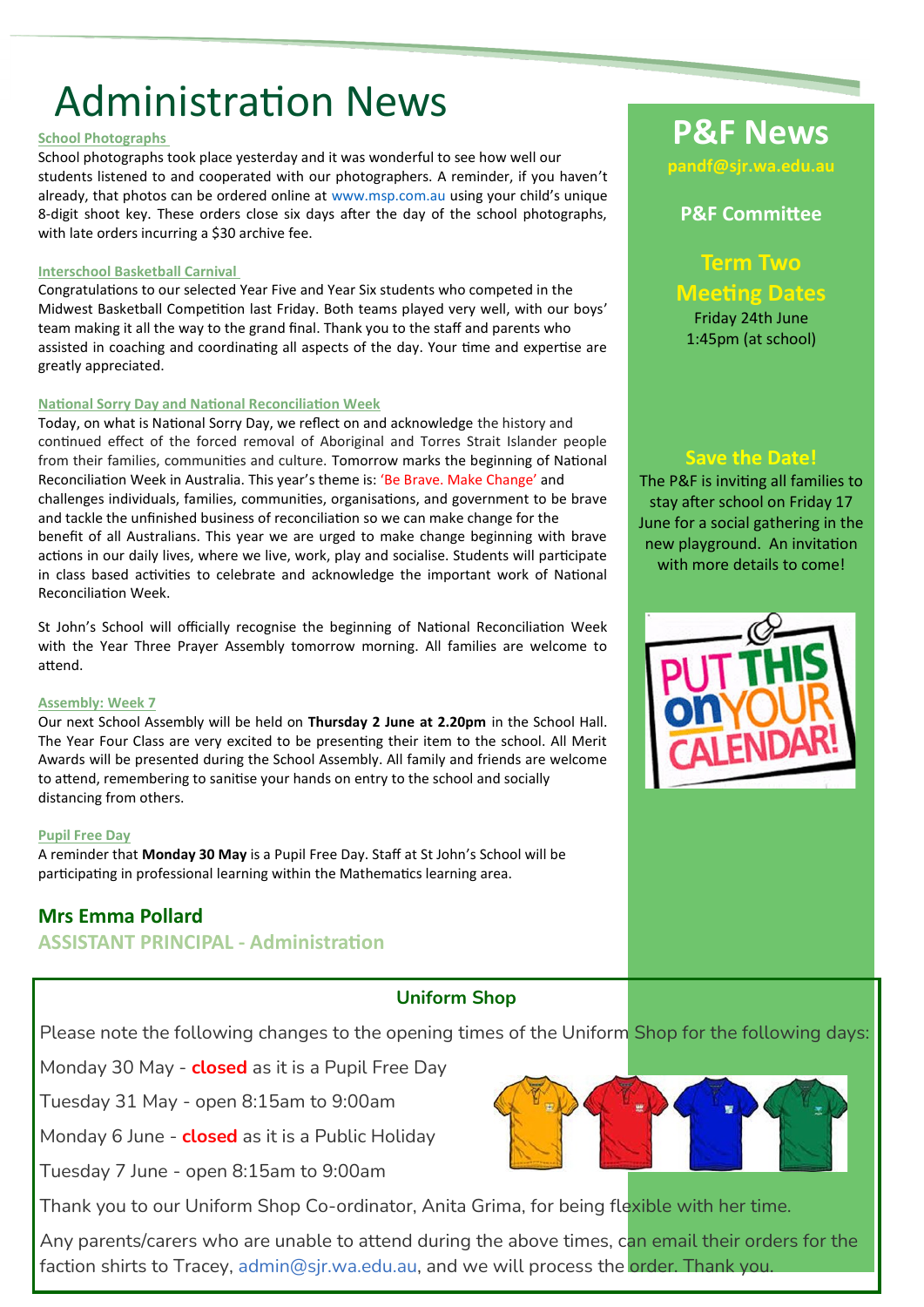# **Hockey Results**

Division 1 had a bye

Division 2 had a bye

Half Field played Wandina



|                                 | <b>Hockey Fixtures</b>   |                    |  |  |
|---------------------------------|--------------------------|--------------------|--|--|
|                                 | <b>Saturday 28th May</b> |                    |  |  |
| <b>Division 1</b> Vs Grammar 1  | 10.00am                  | Std 2              |  |  |
| <b>Division 2</b> Vs Waggrakine | 08.30am                  | Std 1 South        |  |  |
| <b>Half Field Vs GCC</b>        | 11.30am                  | Grass <sub>2</sub> |  |  |

### **Fees and Registration**

**All players must register at:**

[https://www.revolutionise.com.au/geraldtonhockey/registration/](https://aus01.safelinks.protection.outlook.com/?url=https%3A%2F%2Fwww.revolutionise.com.au%2Fgeraldtonhockey%2Fregistration%2F&data=02%7C01%7Cmw.hockey%40sportshouse.net.au%7C032fce418fff42449b0208d7bc19e10e%7Cc1ae0ae2d5044287b6f47eafd6648d22%7C0%7C1%7C637184)

Children who are 8 years or under will not need to pay when they register. Children who are 9 years or above will need to pay \$31.50 when they register.

Fees for Division 1 and Division 2 players are \$100. Fees for Half Field players are \$50.

Fees need to be paid at the St John's School Office.



# **Netball Results**

### **Saturday 21st May**

**A Yellow:** St John's Vs Waggrakine fm B **Best Players:** No results available

**C Yellow:** St John's Vs Waggrakine fm set **Best Players:** No results available

**NSG Set**: St John's - 3 Vs Allendale Primary - 7 **Best Players:** Zakia - amazing defending Brooklyn - well done for being a sub for another team Lila M - great game



# **Netball Fixtures**

# **Saturday 28th May**



| Teams    |                                               | Time    | Court |
|----------|-----------------------------------------------|---------|-------|
| A Yellow | St John's Vs Mt Tarcoola                      | 11:00am | 6     |
| C Yellow | St John's Vs St Lawrence's White orig 09.45am |         | 4     |
| NSG Set  | St John's Vs Wandina                          | 08:30am | -3    |
|          |                                               |         |       |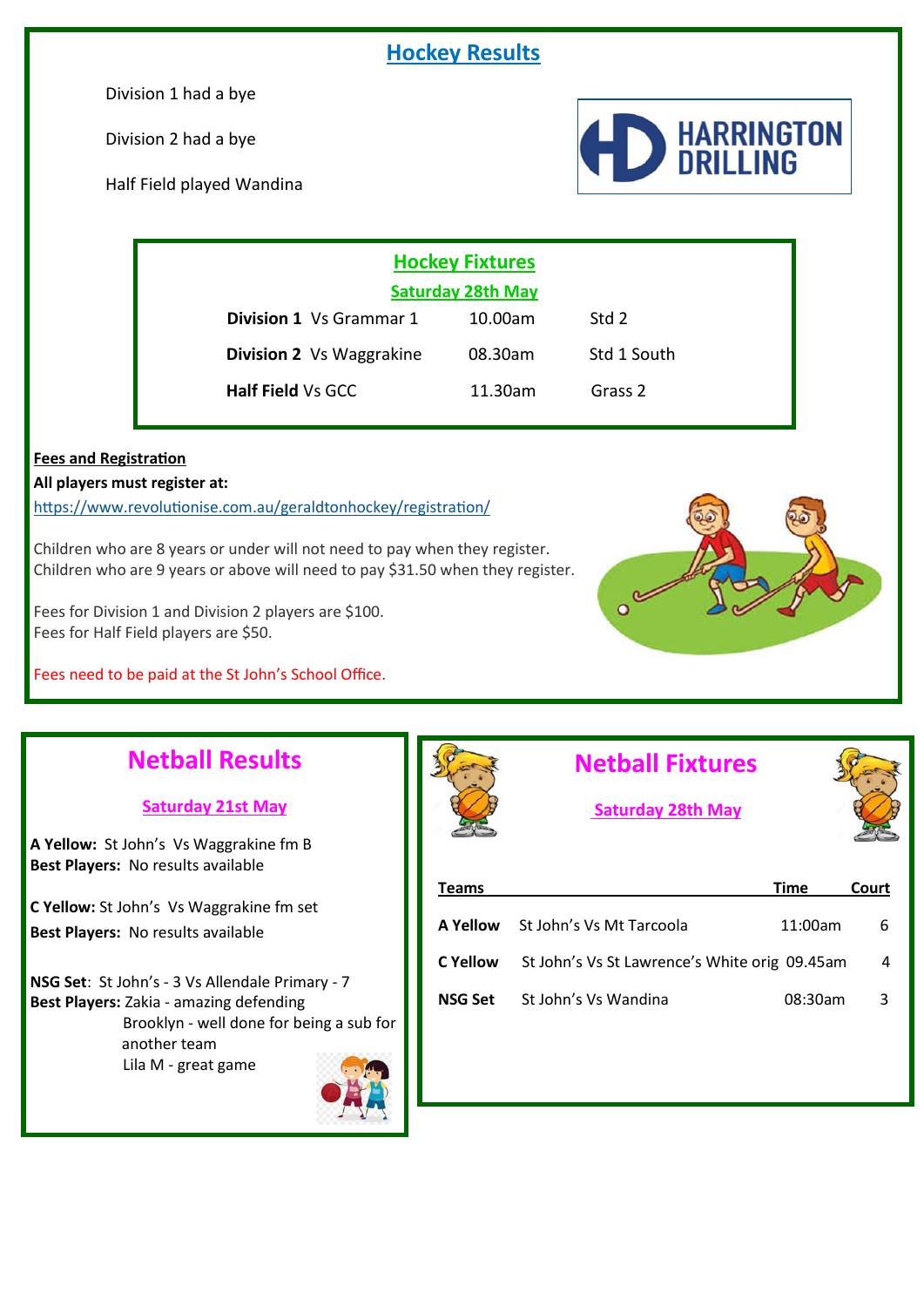# **Register Here!**



**Registration Close** Thursday 9 June 2022



netball **RENCENL PARTNE Designed** 

# **Geraldton Walking Netball Free Come and Try**

Date: Saturday 11th of June 2022 Time: 4:00pm-5:00pm **Location: Geraldton Netball Association Cost: Free** Email: mw.membership@netballwa.com.au Link: www.playhq.com/netball-australia /register/a48c03



Department of<br>Local Government, Sport<br>and Cultural Industries